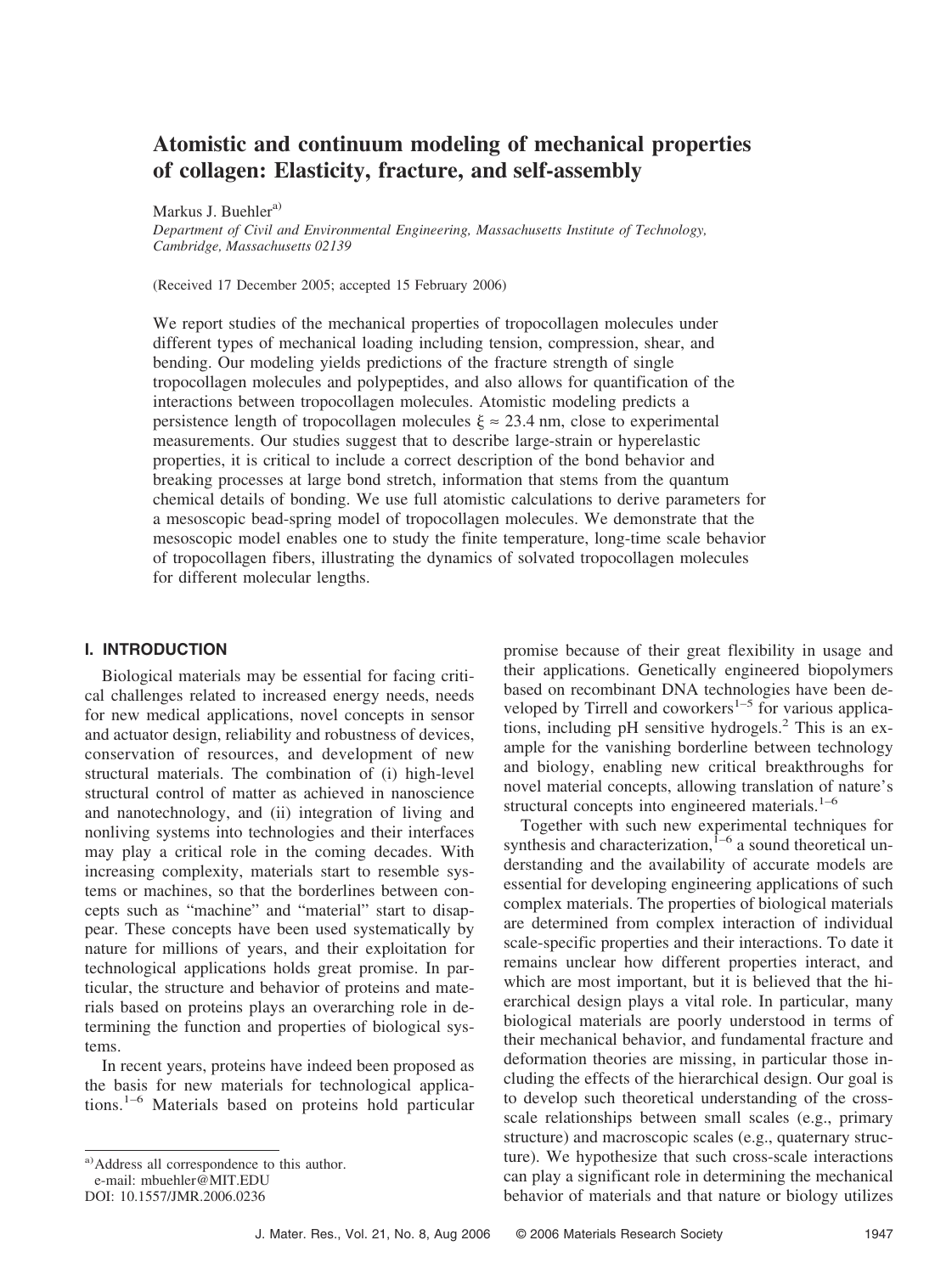such principles systematically. However, these concepts are not yet understood within the context of scientific or engineering principles, and thus, exploitation for engineering remains elusive.

We propose a bottom-up approach in understanding biological materials, focusing on the finest atomistic scales of detail governed by quantum mechanics (QM) as the starting point, reaching up to large, macroscopic scales, using hierarchical multi-scale modeling. This could be viewed as an alternative, supplemental method with respect to many experimental efforts starting at the macroscopic level reaching down to ever finer scales. We believe that theoretical modeling as presented in this paper may eventually help to advance technology to make systematic use of biological polymers such as collagen, even beyond medical applications. We believe that atomistic based modeling, in conjunction with mesoscopic and continuum approaches, may be an extremely fruitful approach in understanding the interactions of materials across the scales. These techniques include differential multi-scale simulation methods that allow description of material behavior across hierarchies of scales, ranging from the atomistic scale to the continuum engineering scale, while including modeling of the chemistry during formation and breaking of bonds by using reactive force fields.

In this article, we focus on the mechanical properties of tropocollagen molecules and assemblies of those into fibril-like structures. We chose collagen since it is one of the most abundant protein-based structural materials, for which the atomic structure is relatively well-known,<sup> $7-9$ </sup> in contrast to other protein-based biological materials such as elastin.<sup>10,11</sup> The aim of this paper is to develop a systematic understanding of the macroscopic mechanical response of tropocollagen fibers and its bundles based on their fundamental, atomistic ultrastructure using atomistic modeling techniques.

# **A. Structure of collagen and mechanical properties**

Collagen plays a critical role in many biological tissues and materials, including tendon, bone, teeth, cartilage, and many other materials.<sup>12</sup> Collagen and its components have been studied extensively in the past decades, primarily using experimental techniques, focusing on various aspects of collagen, including its structure, chemical properties, and interactions with other materials. For example, x-ray diffraction experiments have been carried out to help elucidate its structure.<sup>13</sup> Collagen shows, as many other biological materials do, a complex hierarchical structure.8 Figure 1 is a visualization of the different design hierarchies, ranging from the nanoscopic scale of polypeptides to microscopic collagen fibers.<sup>9</sup> Each tropocollagen molecule consists of a spatial



FIG. 1. (a) Simplistic, schematic view of some of the hierarchical features of collagen, ranging from the amino acid, polypeptide level up to the scale of collagen fibers. In this article, we focus on the mechanical properties of tropocollagen fibers, a triple helical molecule self-assembly to form collagen fibrils, the constituents of collagen fibers. (b) Collagen triple helical structure, embedded in a skin of water molecules.

arrangement of three polypeptides. These three molecules or polypeptides are arranged in a helical structure, stabilized mainly by H-bonding between different residues. Every third residue in each of these molecules is a glycine (GLY) amino acid, and about one fourth of the molecule consists of proline (PRO) and hydroxyproline (HYP). The structure of collagen has been known since classical works by Ramachandran in 1951, focusing on theoretical understanding of how tropocollagen molecules are stabilized.<sup>8</sup> Recently, various types of tropocollagen molecules have been crystallized and analyzed using x-ray diffraction techniques to determine their exact atomic configuration.<sup>13</sup> Transmission electron microscopy (TEM) experiments have also been used to study the structure of collagen in various environments, including in bone, $14$  in particular focusing on larger length scale features and its three-dimensional arrangement.

## **B. Literature review**

There are several reports of experimental studies focused on the mechanics of single tropocollagen fibers.7,15–20 However, despite its relatively simple structure, $^{13}$  collagen molecules have rarely been studied using molecular dynamics (MD) studies. In one of the few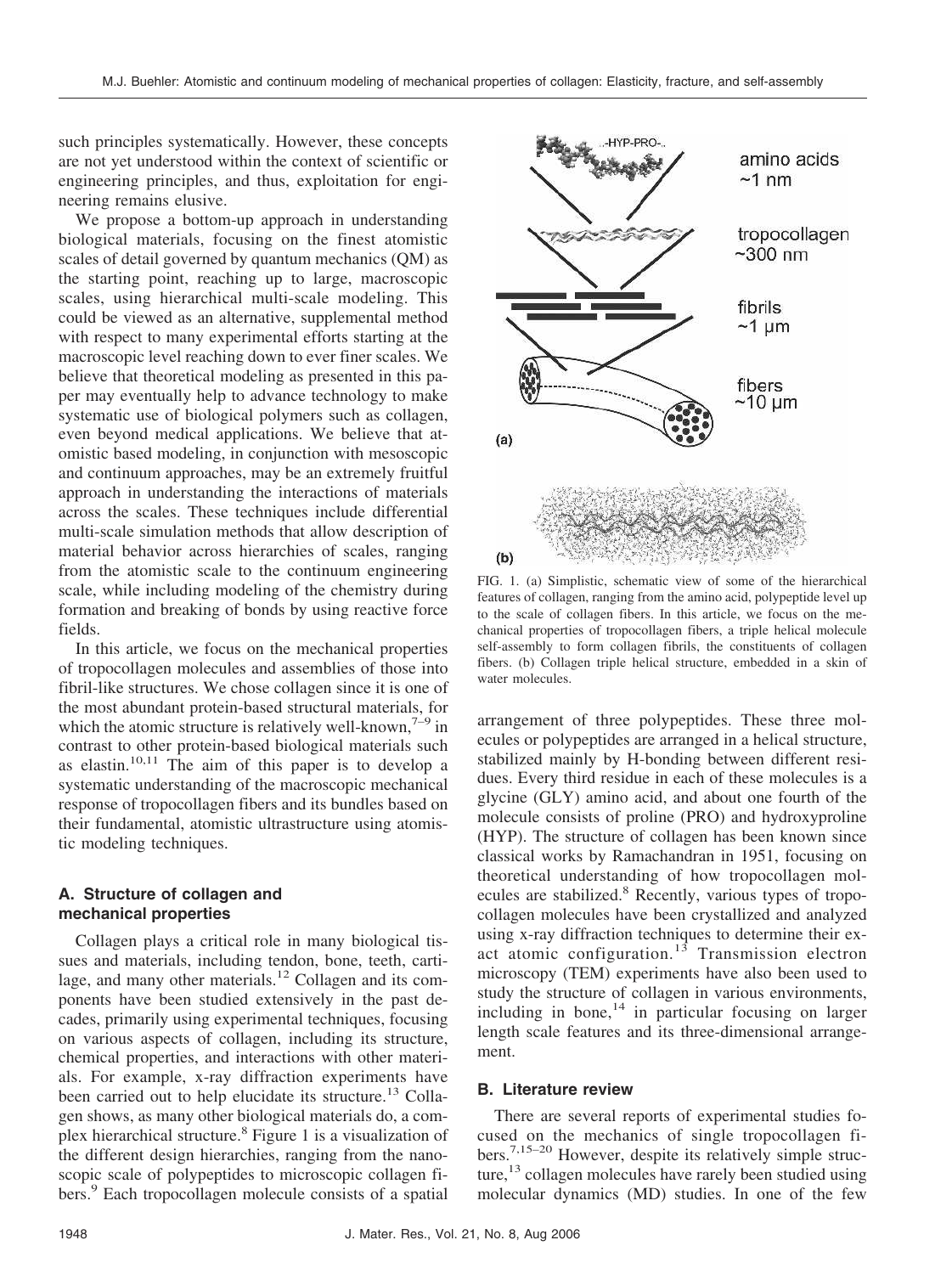reports we found in the literature, Lorenzo and cowork $ers<sup>21</sup>$  have recently reported investigations of the mechanical properties of collagen fibers, using MD studies, focusing on their Young's modulus. Other studies focused on the stability of collagen molecules<sup>22</sup> and other structural investigations, $^{23}$  or the effect of point mutations on the stability.24–26 Some researchers modeled collagen at the continuum scale, using techniques such as finite element modeling  $(FEM)$ .<sup>23,27</sup> In a recent study, molecular models of collagen have been linked to collagen mechanics.<sup>28</sup>

However, no atomic-scale, consistent studies have been carried out on collagen with the aim of elucidating its fundamental properties such as bending stiffness, response to tensile stretching, and the interaction of several collagen fibers with each other, in particular, under shear loading. Furthermore, none of the previously reported studies have investigated the large-strain, permanent or plastic or fracture behavior of single fibers of tropocollagen, and the self-assembly processes associated with those molecules. The lack of such studies motivates the investigations reported in this article, aiming at an atomistic based, fundamental development of mechanics of collagen.

# **C. Hypothesis, strategy, and research objectives**

To understand the mechanical properties of more complex collagen-based materials such as tendon or bone, it is critical to begin with a thorough understanding of the behavior of the smallest levels of detail, tropocollagen molecules. We hypothesize that these molecules show a strongly nonlinear behavior, in particular under large stretch. Further, we believe that the complex interactions of different types of attractive and repulsive forces in assemblies of tropocollagen molecules govern their overall behavior. Failure to understand the atomic details prevents development of theoretical models of collagenbased materials.

To investigate the properties of collagen, we will use a combination of atomistic modeling using nonreactive and reactive force fields and mesoscale modeling. Atomistic modeling has evolved into a significant tool to model fracture in materials, which has been widely applied to crystalline materials at various length scales.<sup>29,30</sup> Here we extend those models to describe the fracture behavior of biological materials based on proteins.

In the literature, to the best of our knowledge, there is no thorough investigation of various aspects of mechanics of collagen fibers, including tensile stiffness, bending stiffness, interaction of various tropocollagen molecules, or fracture and plasticity of the building blocks of collagen. We address the following questions ranging from the atomic scale to the domain of assemblies of tropocollagen molecules: (i) **Atomic or nanoscale:** How does

a tropocollagen molecule respond to mechanical stretching force, in particular at large stretches? How does it fracture? How can these properties be linked to the folded structure? (ii) **Molecular scale:** How can the overall behavior of a single tropocollagen molecule be described using concepts of continuum theories or mesoscopic descriptions, in which the effects of individual atoms, solvent, and other interactions are condensed into simplified interactions? (iii) **Ultra-long collagen molecules:** How do ultra-long collagen molecules with realistic lengths of several hundred nanometers behave in solution?

# **D. Outline of this paper**

We proceed as follows. After a brief review of our computational technique in Sec. II, we report atomistic modeling of the mechanics of single collagen fibers under different types of loading in Sec. III. Section IV is dedicated to development of a mesoscopic model of collagen based on a combination of beads. Such models enable us to develop larger models, in both time and space, to study the behavior of collagen fibers beyond the persistent length, as well as larger bundles of tropocollagen molecules. In Sec. V, we provide a discussion of the results.

# **II. COMPUTATIONAL TECHNIQUE: CLASSICAL AND REACTIVE FORCE FIELDS AND VISUALIZATION**

Definition of the atomic interactions by force fields is at the heart of MD methods, as it defines the complete materials behavior. The basis for our investigations is the CHARMM force field, $31$  a widely used model to describe the behavior of proteins and related materials and structures. However, for extreme mechanical loading and large deformation close to the breaking point, such classical approaches fail, and new methods are required that take into consideration the behavior of chemical bonds at large deformation. We use a new generation of reactive force fields to account for these chemical effects in protein mechanics.

# **A. Classical force fields: CHARMM**

The basis for our studies is the classical force field  $CHARMM<sup>31</sup>$  implemented in the MD program NAMD.<sup>32,33</sup> The CHARMM force field<sup>31</sup> is widely used in the protein and biophysics community and provides a basic description of proteins. It is based on harmonic and anharmonic terms describing covalent interactions, in addition to long-range contributions describing van der Waals (vdW) interactions, ionic (Coulomb) interactions, and hydrogen bonding. Because the bonds between atoms are modeled by harmonic springs or its variations,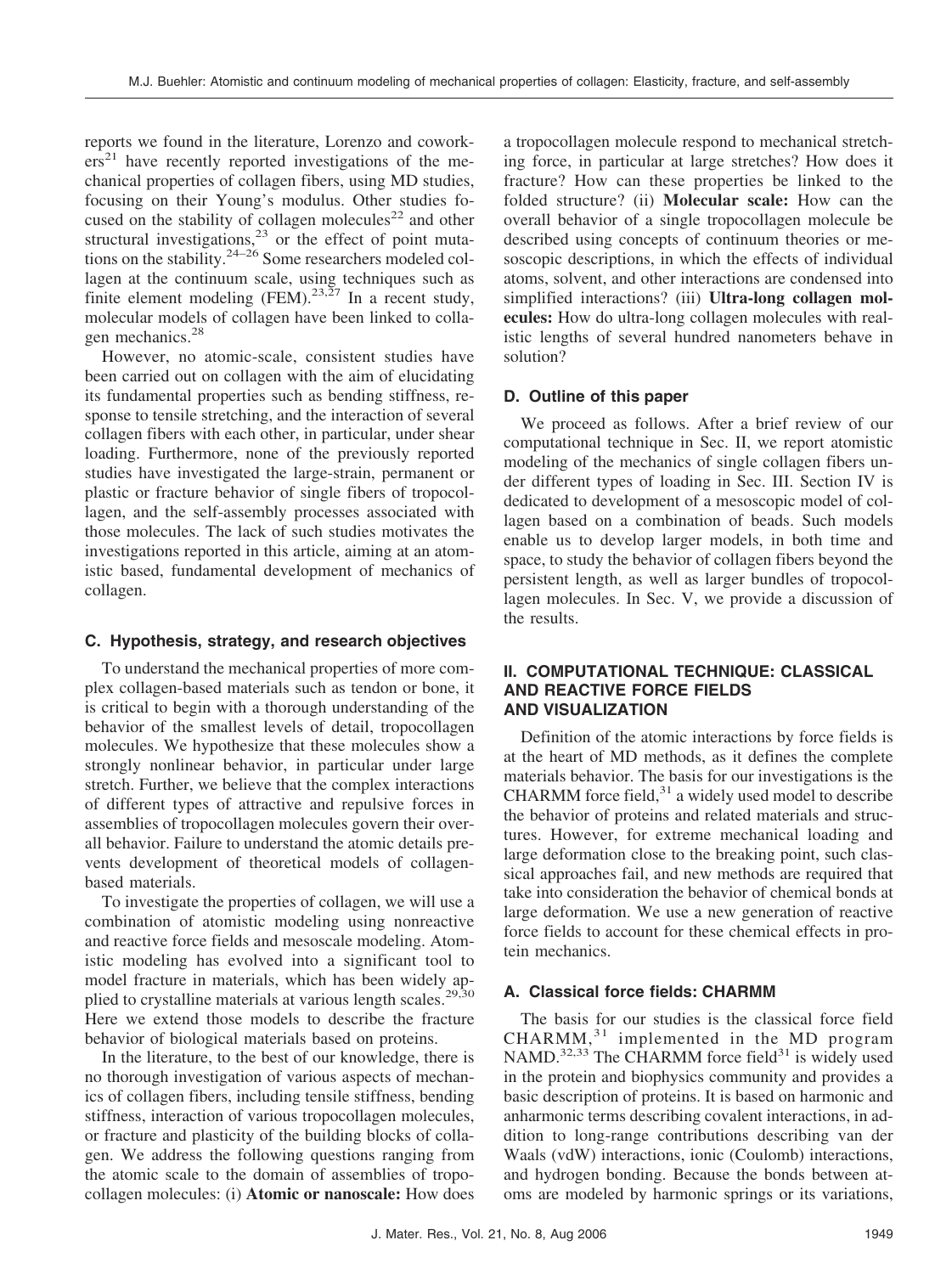bonds between atoms cannot be broken, and new bonds cannot be formed. Also, the charges are fixed and cannot change, and the equilibrium angles do not change, depending on stretch. We have added an extension to the standard CHARMM force field to include a description of the hydroxyproline residue [HYP in the Protein Data Bank (PDB) file], which is not one of the 20 natural amino acids. We follow the procedure suggested in Ref. 34.

# **B. Reactive force field: A new bridge to integrate chemistry and mechanics**

Reactive force fields represent a major milestone in overcoming the limitations of classical force fields in not being able to describe chemical reactions. For mechanical properties, this translates into the properties of molecules at large strain, a phenomenon referred to as hyperelasticity. Several types of reactive potentials have been proposed in recent years. $35-38$  Reactive potentials can overcome the limitations of empirical force fields and enable large-scale simulations of thousands of atoms with quantum mechanics accuracy. The reactive potentials, originally only developed for hydrocarbons,  $35,36,38$ have been extended recently to cover a wide range of materials, including metals, semiconductors, and organic chemistry in biological systems such as proteins.<sup>37,39–47</sup> Here we use the  $\overrightarrow{ReaxFF}$  formulation.<sup>38</sup> We use a particular type of the ReaxFF potentials as suggested in Refs. 38 and 44 with slight modifications to include additional QM data suitable for protein modeling.<sup>48</sup>

Reactive potentials are based on a formulation more sophisticated than most nonreactive potentials. A bond length/bond order relationship is used to obtain a smooth transition from non-bonded to single-, double-, and triple-bonded systems. All connectivity-dependent interactions (that means valence and torsion angles) are formulated to be bond-order dependent. This ensures that their energy contributions disappear upon bond dissociation so that no energy discontinuities appear during reactions. The reactive potential also features non-bonded interactions (shielded van der Waals and shielded Coulomb). The reactive formulation uses a geometrydependent charge calculation scheme similar to QEq<sup>49</sup> that accounts for polarization effects and modeling of charge flow. This is a critical breakthrough leading to a new bridge between QM and empirical force fields. All interactions feature a finite cutoff of approximately 10 Å. Figure 2 shows a comparison between reactive and nonreactive formulations, illustrating that both descriptions agree for small deviations from the equilibrium but disagree significantly for large strains.

# **C. Preprocessing, post-processing, and visualization**

Preprocessing of the simulations is done using the CMDF framework,<sup>39,50</sup> a new computational Python-based



FIG. 2. Reactive versus nonreactive force fields. Whereas nonreactive force fields such as CHARMM<sup>31</sup> or AMBER<sup>59</sup> do not allow for bonds to break and form, the new generation of reactive force fields  $^{38}$  enables modeling of chemical bonds of different strength, competing during complex deformation mechanisms of materials. In this paper, we use both approaches, reactive and nonreactive formulations, applied to the mechanics of protein-based materials.

simulation environment capable of seamless integration of various file formats, computational engines, including molecular, and crystal building tools. We use the VMD program for visualization,<sup>51,52</sup> suitable for both atomistic, molecular, and mesoscale data. Python scripts are used to analyze and post-process the simulation data, as required for example to compute statistical averages of force–displacement curves.

#### **D. Computational procedure**

Our tool is MD modeling, as widely used to model the behavior of materials and molecules.<sup>53</sup> We build the crystal unit cells according to x-ray diffraction data obtained by experiment. These structures are taken directly from the Protein Data Bank (PDB). We use the crystal structure PDB ID 1QSU, with 1.75 Å resolution, as reported by Kramer and coworkers.<sup>13</sup> The 1QSU is a triplehelical collagen-like molecule with sequence (Pro-Hyp- $Gly)_4$ -Glu-Lys-Gly-(Pro-Hyp-Gly)<sub>5</sub>.

The charges of each atom are assigned according to the CHARMM rules implemented in the tLEaP program. Hydrogen atoms are added according to pH 7, and the protonation states of individual amino acids are assigned according to pH 7 as well. The CHARMM input files (structure and topology files) are then used to perform NAMD calculations. For ReaxFF calculations, no typing is necessary, and charges are determined dynamically during the simulation. Hydrogen atoms are added using the NAMD/CHARMM procedure, according to the same conditions as outlined above. We include crystallographic water in the simulations, and also add a skin of water of a few angstrom surrounding each tropocollagen molecule or, in the case of two molecules, surrounding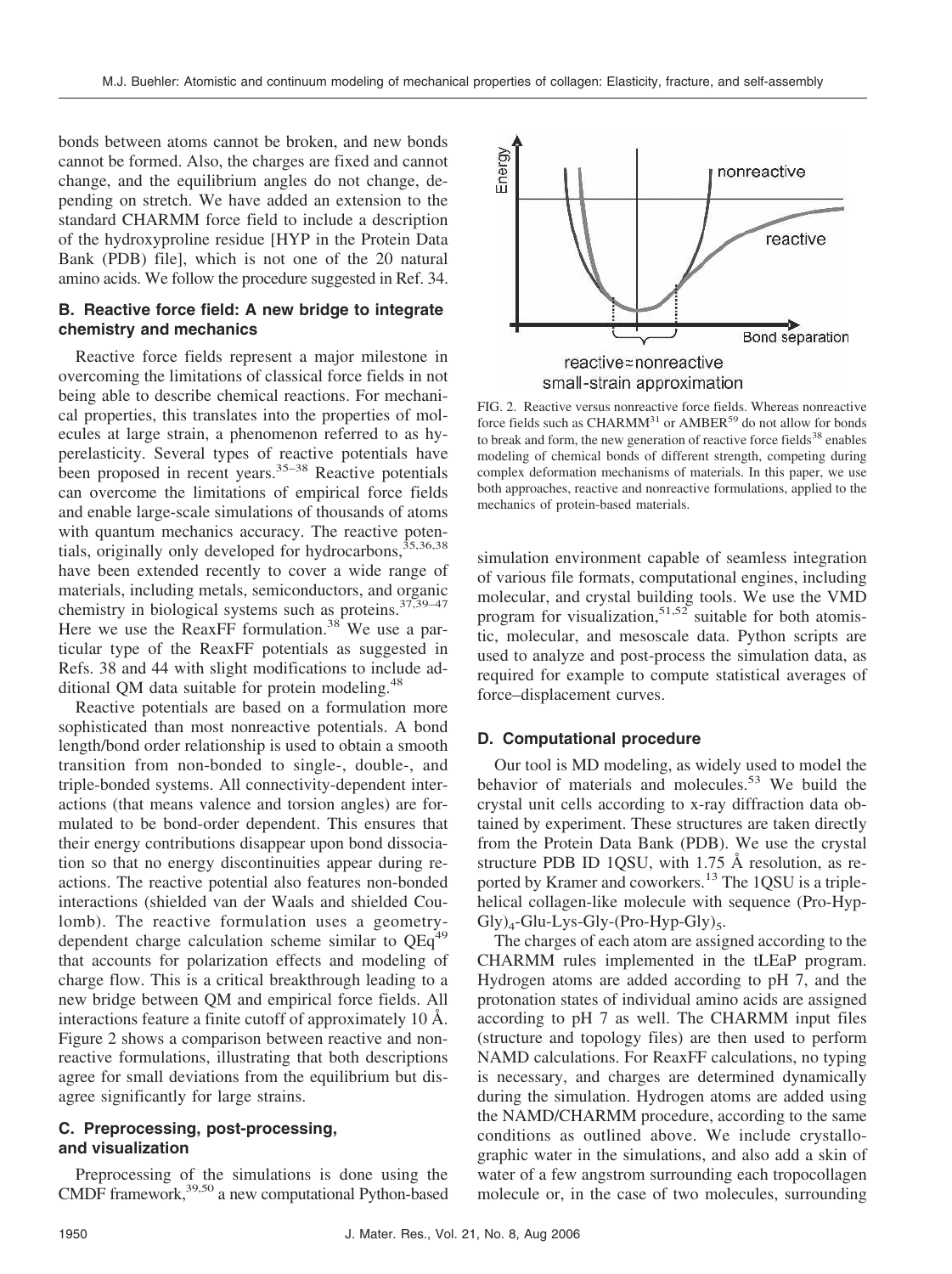the overall geometry. We ensure that the whole molecule assembly is embedded in water. This configuration (for a single fiber) is visualized in Fig. 1(b).

Before finite temperature, dynamical calculations are performed, we carry out an energy minimization for several thousand steps, making sure that convergence is achieved, thus relieving any potential overlap in vdW interactions after adding hydrogen atoms. In the second step, we anneal the molecule after heating it up to a temperature  $T = 300$  K. The heat up rate is  $\Delta T = 25$  K every 25 steps, and we keep the temperature fixed after the final temperature  $T = 300$  K is achieved (then we apply a temperature control in a NVT ensemble $53$ ). We also ensure that the energy remains constant after the annealing procedure. The relaxed initial length of each molecule (consisting of 30 residues in each of the three chains) is  $L_0 = 84$  Å.

Depending on the details of the loading case, we then apply mechanical forces using various types of constraint and investigate the response of the molecule due to the applied loading. Typically, we obtain force-versusdisplacement data, which is then used to extract mechanical quantities such as stress and strain, using continuum mechanical concepts by drawing analogies between the molecular level and continuum mechanical theories. Steered MD is based on the concept of adding restraint force to groups of atoms by extending the Hamiltonian by an additional restraint potential of the form  $1/2k_{\text{SMD}}$  $(r - r_{\lambda})^2$ . Unless indicated otherwise, we use a steered molecular dynamics (SMD) scheme $32$  with spring constant  $k_{SMD} = 10$  kcal/mol/ $\AA^2$ . It was shown in previous studies that this is a reasonable choice leading to independence of the measured molecular mechanical properties from the choice of the SMD spring constant. $^{21}$ 

# **III. COMPUTATIONAL RESULTS USING ATOMISTIC MODELING**

In the following section, we present a suite of studies with different mechanical loading. The different loading cases studied in this article are summarized in Fig. 3. The different loading conditions and the objective of the specific calculation are: tensile testing (obtain Young's modulus) [Fig. 3(a)]; compression (compression resistance) [Fig. 3(a)]; bending (bending stiffness and persistence length) [Fig. 3(b)]; shearing two fibers (obtain fiber-fiber interactions) [Fig. 3(c)]; disintegrating a single fiber, by pulling out a single fiber (resistance with respect to extreme mechanical impact) [Fig. 3(d)].

## **A. Tensile and compressive loading**

#### 1. Elastic deformation

First we discuss tensile testing of the fibers using the nonreactive force field. After careful equilibrium of the



FIG. 3. Overview of various load cases studied in this work. Our load cases include (a) tensile loading in the axial direction of the molecule (also including compressive test), (b) bending test, (c) shear test, and (d) mechanically stimulated disintegration of a tropocollagen by pulling out a single fiber. Note that in case (d), the polypeptide that is pulled out (highlighted) is not fixed at the left end, whereas the other two polypeptides are fixed.

structure of the collagen molecule, we apply a force at one end while we keep the other end of the molecule fixed. The loading case is shown in Fig. 3(a). By slowly increasing the load applied to the collagen molecule, while measuring the displacement *d*, we compute force– displacement curves. The force versus displacement curve *F*(*d*) can be used to determine a stress versus strain curve, by proper normalization:

$$
\sigma(d) = \frac{F(d)}{A_{\rm C}} \quad , \tag{1}
$$

where  $A_C$  denotes an equivalent area of the cross-section of a collagen molecule (see Sec. III. B on further details how this quantity is estimated), and  $A_C = \pi \cdot R^2 \approx 214.34$  $\AA^2$ , assuming that  $R = 8.26 \text{ Å}$  (obtained from studies of an assembly of two tropocollagen molecule as described in Sec. III. C). Note that the stress is typically dependent on the stretch *d*. The local (in terms of strain) Young's modulus  $E(d)$  is given by

$$
E(d) = \frac{d_0}{A_C} \frac{\partial F(d)}{\partial d} \quad , \tag{2}
$$

where  $d_0$  is the initial, undeformed length of the collagen fiber, and  $d_0 = 84$  Å. Note that Young's modulus is independent of the length of the molecule. The definition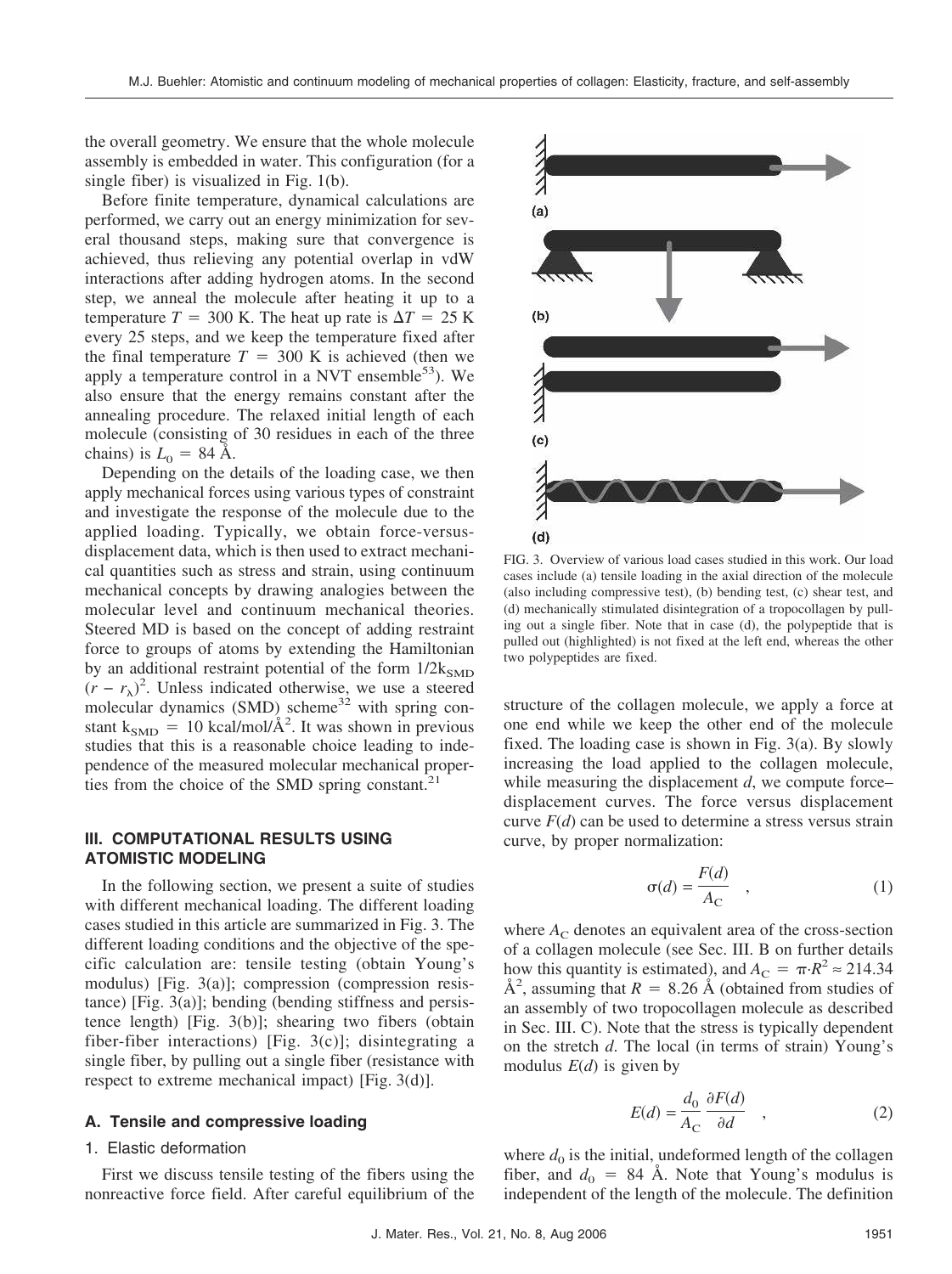in Eq. (2) is a consequence of the fact that the stretching force is expressed as a function of stretch *d* rather than strain ( $\sigma = E\epsilon$ ).

Figure 4 shows force versus displacement plots for tensile loading for three different loading rates. The loading rates in the three cases are  $\dot{r}_\lambda = 0.0001$  Å/step,  $\dot{r}_{\lambda}$  = 0.0002 Å/step, and  $\dot{r}_{\lambda}$  = 0.001 Å/step. Young's modulus is determined as the tangential slope corresponding to 10% tensile strain. Young's modulus is obtained as  $E_{\text{tens}} = 6.99 \text{ GPa}$ ,  $E_{\text{ten}} = 8.71 \text{ GPa}$ , and  $E_{\text{ten}} =$ 18.82 GPa for increasing loading rates as specified above. We observe an increase in stiffness for higher loading rates. These results indicate that collagen fibers show a rate-dependent elastic response.

Our estimate for Young's modulus is in somewhat agreement with results reported in Ref. 21, presenting a value for Young's modulus of around  $4.8 \pm 1.0$  GPa (although they assumed a smaller radius of each tropocollagen molecule of  $R \approx 7.65$  Å). The reason for the difference of our results could be the different force field used, different boundary conditions, or different strain.

Figure 5 depicts snapshots of the tropocollagen molecule under increasing stretch. At large strains, the helical structure is lost, and the three polypeptides appear as individual strands, then defining its elasticity by the behavior of covalent bonds. This is also confirmed in the force–strain plot (Fig. 4). The "local" Young's modulus associated with large strains is given by  $E_{\text{tens}}^{\text{large}} = 46.7$ GPa (slope indicated in Fig. 4).

Under compressive loading, we observe that the collagen fiber can sustain only a relatively small load before



FIG. 4. Force versus strain, pulling of a single collagen fiber. An initial regime of flat, almost linear, elastic extension is followed by onset of nonlinear stiffening behavior at larger strains beyond 35% strain. This behavior can be explained by the fact that the tertiary helical structure of the tropocollagen molecule begins to disappear and the elasticity of each covalent bond in the single strand governs the elastic response. This is also verified in Fig. 5. This represents a significant distinction for the results obtained with reactive force fields, suggesting failure due to strain/force localization. The loading rates in the three cases are  $\dot{r}_{\lambda}$  = 0.0001 Å/step (red curve),  $\dot{r}_{\lambda}$  = 0.0002 Å /step (blue curve), and  $\dot{r}_\lambda = 0.001$  Å/step (cyan curve).

buckling. Figure 6 shows load versus displacement curves, and Fig. 7 depicts several snapshot as the collagen molecule is subjected to compressive loading. The maximum force level sustained before buckling is  $F_{\text{max,compr}} \approx 1050 \text{ pN}$ , reached at about 5% compressive strain. Young's modulus under compressive loading, calculated for very small strains up to 1.25%, is given by  $E_{\text{comp}} \approx 29.86 \text{ GPa}$ . This indicates that the elastic tensile/ compressive behavior is asymmetric around the equilibrium position, with significantly higher compressive modulus than tensile modulus. However, the maximum load that can be sustained under pure compression is much lower than that under tension due to buckling. We note, however, that the situation may be quite different in bundles of tropocollagen molecules due to geometric constraints (the fibrils, see also the schematic in Fig. 1).

#### 2. Fracture of tropocollagen molecules

Now we focus on the mechanical behavior of collagen fibers using a reactive force field. The dominating forces in collagen fibers are always in the axial direction of the tropocollagen molecule, so this type of loading is most critical in terms of the mechanical integrity.

Questions that we would like to investigate include: Under which conditions do classical, nonreactive force fields break down, and what are the limitations of these methods? Do the results agree for small deformation? The main question is, how are the mechanical properties different once mechanical deformation is large and formation and breaking of bonds are allowed? We pulled the fiber until fracture occurs and study the details of the fracture mechanisms. A central question we would like to address is, to which strain and deformation levels (or, equivalently, applied force level), can we rely on the assumption of nonreactive force fields (this becomes important later when we discuss the mesoscale model).

We observe that the shape of the fiber changes from a straight shape to an S-like shape as the load increases. This change of shape leads to an increasing radius of curvature in localized regions of the fiber (towards the left and right ends). These regions with high curvature represent regions of higher tensile stress. In agreement with this notion, we observe that those regions lead to onset of failure. This is shown in Figs. 8(a)–8(e).

A possible explanation for the transformation into the S-like shape may be the different energy expression in the reactive potential. The change of bond behavior at large deformation is not linear, but instead, it is nonlinear, eventually leading to bond rupture. This observation underlines the importance of large-strain bond rupture behavior, as found in several other studies of fracture of brittle materials.<sup>29,30</sup> The observation of transformation into an S-shaped structure will be discussed in future works, in particular with respect to the accuracy and fitting of the reactive potential.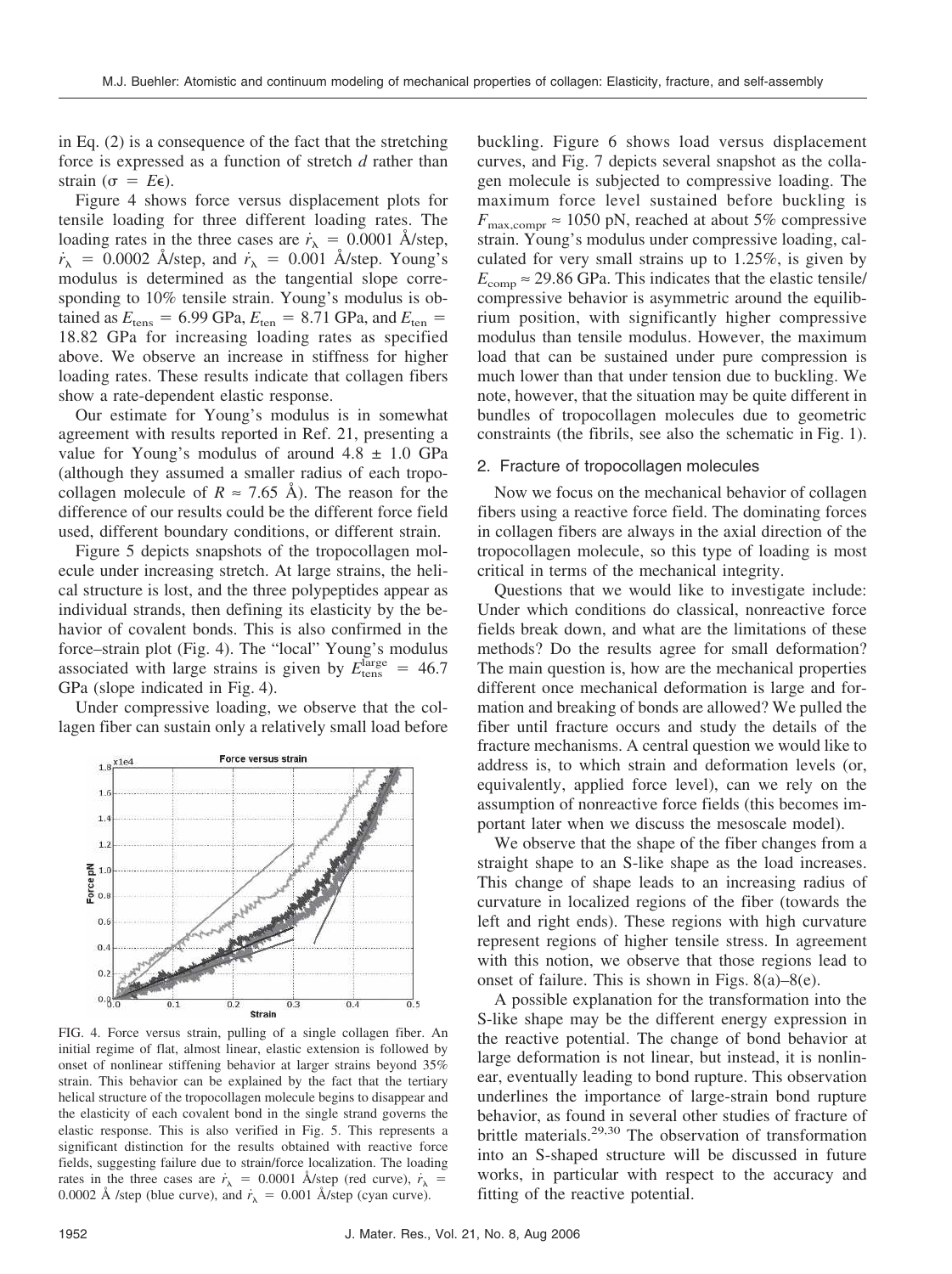

FIG. 5. Stretching of a single collagen fiber using a classical nonreactive CHARMM force field. The helical structure unfolds with increasing strain and vanishes at large deformation, the three strands become independent, and the covalent bonds between atoms govern the elasticity. This loss in tertiary helical structure is represented by a change in tangent elasticity, as seen in Fig. 4, at strains beyond 35%.



FIG. 6. Compressive loading of the single fiber and a loading rate of  $\dot{r}_{\lambda} = 0.0002$  Å/step. The behavior under compression is significantly different from that under tension, also revealing an asymmetry of the elastic properties at small strains. The tropocollagen molecule starts to buckle at about 5% compressive strain.



FIG. 7. Collagen molecule under compressive loading (water molecules are not shown). The results suggest that upon a relatively small load, the tropocollagen molecule starts to buckle and goes into a bending mode.

Figure 8(f) shows several plots of force versus strain. The strength of the tropocollagen molecule is determined to be  $F_{\text{max, tens}} \approx 2.35 \times 10^4 \text{ pN}$ , reached at about 5% tensile strain. We find that the CHARMM description and the ReaxFF model agree for small strains up to approximately 10 percent strain.

We have repeated the tensile calculation for a single polypeptide out of the three making up the tropocollagen molecule. The strength of an individual polypeptide molecule is determined to be  $F_{\text{max, tens}} \approx 0.713 \times 10^4 \text{ pN}$ , reached at about 3.7% tensile strain. This is significantly lower than that of the tropocollagen molecule [see Fig.  $8(f)$ , curve (iii)].

## **B. Bending a single tropocollagen molecule and its persistence length**

We perform a computational experiment to describe the bending of a single fiber by clamping it at the boundaries and applying a force in the center of the collagen fiber, as shown in Fig. 3(b). This is equivalent to the three-point bending test widely used in engineering. From the force–displacement data obtained by atomistic modeling, the bending stiffness *EI* is given by

$$
EI = \frac{dL^3}{48F_{\text{appl}}} \quad , \tag{3}
$$

where  $F_{\text{appl}}$  is the applied force and  $d$  is the bending displacement. Figure 9 depicts a load versus displacement curve. Based on the simulation results, we estimate  $EI = 9.71 \times 10^{-29}$  Nm<sup>2</sup>. The persistent length can be estimated to be

$$
\xi = \frac{EI}{k_{\rm B}T} \quad , \tag{4}
$$

where  $k_B$  is the Boltzmann constant, and *T* is the temperature. At  $T = 300$  K, we find the persistence length  $\xi \approx 23.4$  nm, which is close to results obtained by experimental investigations suggesting a persistence length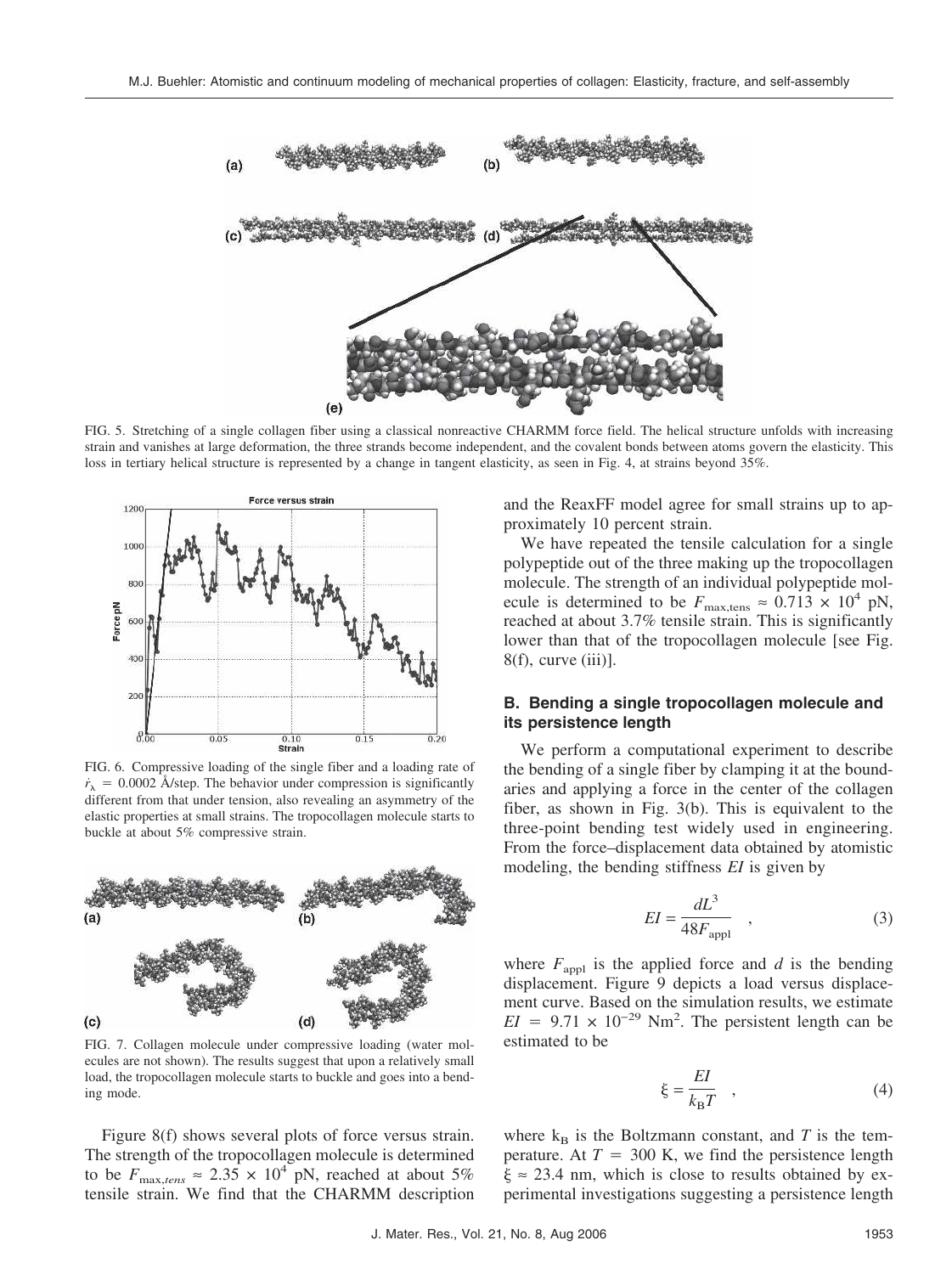

FIG. 8. (a–e) Modeling fracture of a single collagen fiber. We observe a transformation from the initial straight shape to an S-shaped structure at large strains, leading to fracture of an individual polypeptide. This transformation is found consistently for a variety of loading conditions. (f) Comparing results for (i) nonreactive (CHARMM) modeling, with (ii) and (iii) reactive force field modeling. Curves (i) and (ii) show the results of stretching force versus strain for a tropocollagen molecule, and curve (iii) depicts the results for stretching of a single polypeptide. Both theories agree at small strains (up to about 10%) but deviate strongly at large strains. For the ReaxFF calculations we use  $k_{SMD} = 10$  kcal/mol/Å<sup>2</sup> and loading rate  $\dot{r}_\lambda = 0.0005$  Å/step [curve (ii)] and  $\dot{r}_\lambda = 0.00015$  Å/step. The ReaxFF calculations are carried out with much fewer water molecules than the CHARMM calculations due to computational limitations.

of  $14.5 \pm 7.3$  nm.<sup>18</sup> This value is similar to other experimental reports in the literature.<sup>7</sup>

#### **C. Shearing two tropocollagen molecules**

We continue with shearing experiments of an assembly of two tropocollagen molecules. The objective is to gain insight into the mechanisms and type of interactions between two tropocollagen molecules in aqueous solution. We start with the geometry as depicted schematically in Fig. 3(d). We first equilibrate the system without application of any mechanical shear load. We find that the equilibrium distance between two molecules depends on the presence of solvent, and it is reduced if solvent is present. With solvent present, we find an equilibrium distance between two tropocollagen molecules of  $r_{\text{EO}} \approx$ 16.52 Å. All studies reported here are carried out with water molecules present. We note that this equilibrium distance leads to a molecular radius of 8.26 Å.

We perform calculations with three different loading rates,  $\dot{r}_{\lambda}$  = 0.0002 Å/step,  $\dot{r}_{\lambda}$  = 0.00005 Å/step, and  $\dot{r}_{\lambda} = 0.000025$  Å/step. We find that the resulting values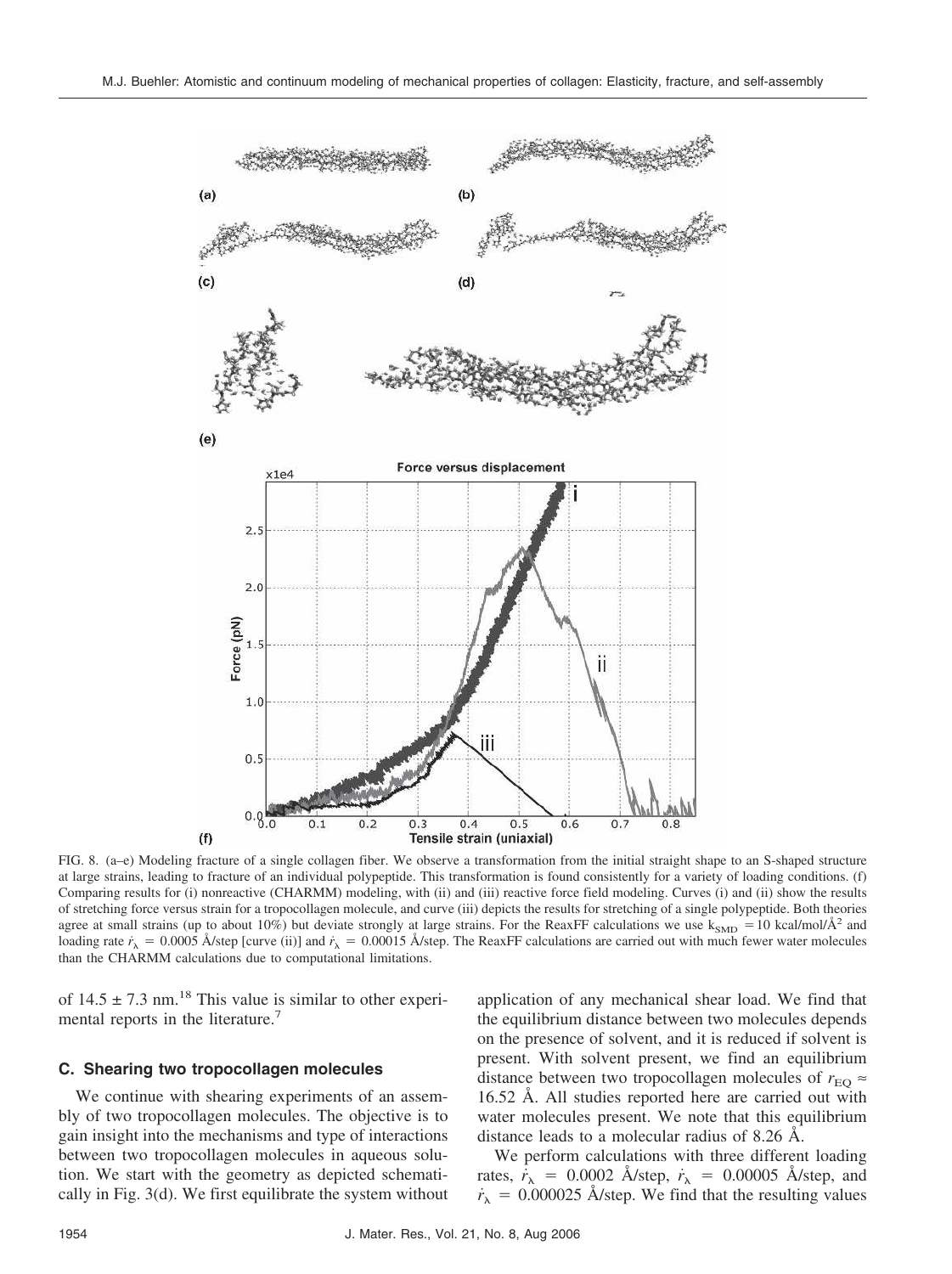

FIG. 9. Bending displacement response of a single collagen fiber embedded in a water skin to bending [three-point bending loading case as shown in Fig. 3(b)]. For this simulation, we choose  $k_{SMD} = 0.01$ kcal/mol/ $A^2$  and a loading rate  $\dot{r}_\lambda$  = 0.000,001 Å/step. The results suggest a linear dependence of force and bending displacement for small deformation.

are strain rate dependent. The maximum force decreases with decrease in loading rate, assuming values  $F_{\text{max,shear}} \approx$ 2900 pN,  $F_{\text{max,shear}} \approx 1,100 \text{ pN}$ , and  $F_{\text{max,shear}} \approx 750 \text{ pN}$ , corresponding to the strain rates provided above. Using a linear extrapolation to vanishing loading rate, we estimate a maximum shear force of  $F_{\text{max,shear}} \approx 466 \text{ pN},$ corresponding to adhesion strength  $\tau_{\text{max}} = 5.55 \text{ pN/A}.$ 

Figures  $10(a)$ – $10(d)$  depict snapshots of the system as it undergoes shear deformation. Figure 11(e) depicts the force versus displacement curve as obtained during the shearing experiment, for the largest and smallest loading rate.

## **D. Pulling a single polypeptide out of a tropocollagen molecule**

Here we study pulling a single fiber out of the tropocollagen molecule. The results are shown in Fig. 11. We find that the critical force required for pulling out a single fiber is  $F_{\text{max, tens}} \approx 1.15 \times 10^4 \text{ pN}$ . This is lower than the



FIG. 10. (a–d) The dynamics of shearing two collagen tropocollagen molecules. The solvation water molecules are not shown here, although they are present in the simulation. The upper fiber is clamped at the left end whereas a force is applied at the right end of the lower fiber. Once the applied force reaches a critical value, we observe (b) onset of sliding, eventually (d) fracturing the molecular assembly. (e) Shear force versus displacement: curve (i) loading rate  $\dot{r}_{\lambda} = 0.000,2$  Å/step, and curve (ii) loading rate  $\dot{r}_{\lambda} = 0.000,025$  Å/step. The plot reveals that the maximum shear force decreases with decreasing strain rate. In both cases, a level of maximum force is followed by a regime of constant decay of the force due to continuous loss of adhesion area due to sliding of the two molecules across each other (since  $F_{\text{shear}} \sim \tau_{\text{max}} d_s$ , with  $d_s$  being the contact length between two fibers, and  $\tau_{\text{max}}$  being the maximum shear force per unit length).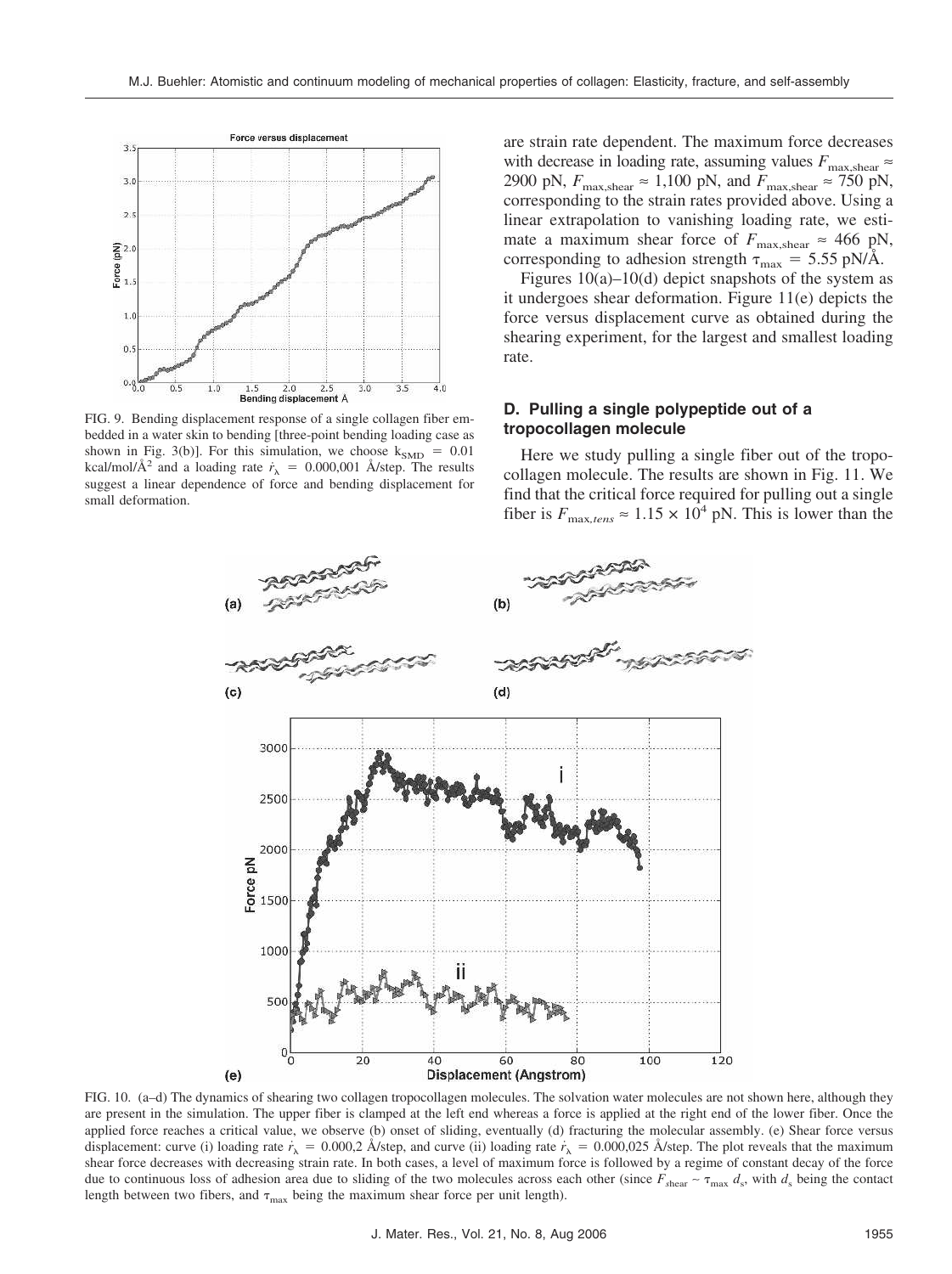

FIG. 11. Pulling out a single polypeptide out of a tropocollagen molecule. The maximum force approaches  $1.18 \times 10^4$  pN. We choose a loading rate  $\dot{r}_{\lambda}$  = 0.002 Å/step. A linear regime is following by a slight stiffening regime at strains larger than 22%.

maximum strength of a triple helical molecule, being  $F_{\text{max,tens}} \approx 2.4 \times 10^4 \text{ pN}$ . However, the maximum strength of a single polypeptide is  $F_{\text{max,tens}} \approx 0.713 \times 10^4$ pN, lower than the maximum pulling out force. This indicates that pulling out of a single fiber is not possible due to rupture of the polypeptide during pulling. This underlines the mechanical stability of the tropocollagen molecule, being resistant to disintegration of pulling out single fibers.

#### **IV. MESOSCOPIC MODEL**

The atomistic modeling results, carried out at the level of individual polypeptide chains, tropocollagen molecules, and assemblies of those helped to develop a better qualitative and quantitative understanding of the competing mechanisms and forces during deformation of collagen at a microscopic level. This information is now used to develop a mesoscopic model, in which beads connected by different types of springs represent collagen molecules, whereas all parameters are completely derived from atomistic calculations. The motivation for these studies is the desire to model larger length and time scales. This is similar to training empirical potentials from quantum mechanical data, as done successfully in the past.<sup>54</sup> The reduction of degrees freedom in the mesoscale model enables one to study very long tropocollagen molecules with lengths on the order of several hundred nanometers, as well as bundles of tropocollagen molecules. This approach enables reaching a "material scale" and makes the overall mechanics of the material accessible to atomic and molecular scale modeling.

We replace a piece of collagen molecule of length 84 Å with 6 beads or particles, thus reducing the number of particles by a factor of several hundred. In addition to reduction of degrees of freedom, we can now also use

much larger time step for integration of the equations of motion, as each bead has a large mass of several thousand atomic mass units, enabling time steps of around 20 fs.

We emphasize that the influence of the solvent on the behavior of the tropocollagen molecules is captured in the model constants, so that no explicit modeling of those is required, further simplifying the computational task.

# **A. Model development: Training from pure atomistic results using energy and force matching**

The goal here is to develop the simplest model possible to perform large-scale studies of the mechanics of collagen molecules, eventually leading to understanding of the behavior of assemblies of such fibers. We assume that we can write the total energy of the system as

$$
E = E_{\rm T} + E_{\rm B} + E_{\rm weak} \quad . \tag{5}
$$

The bending energy is given by

$$
\phi_B(\varphi) = \frac{1}{2}k_B(\varphi - \varphi_0)^2 \quad , \tag{6}
$$

with  $k_B$  as the spring constant relating to the bending stiffness. The resistance to tensile load is characterized by

$$
\Phi_{\rm T}(r) = \frac{1}{2k_{\rm T}(r - r_0)^2} \quad , \tag{7}
$$

where  $k_T$  refers to the resistance of the molecule to deform under tensile load. In addition, we assume weak, dispersive interactions between either different parts of each molecule or different molecules, defined by a Lennard–Jones (LJ) function

$$
\phi_{\text{weak}}(r) = 4\epsilon \left( \left[ \frac{\sigma}{r} \right]^{12} - \left[ \frac{\sigma}{r} \right]^{6} \right) ,\qquad (8)
$$

with  $\sigma$  as the distance parameter and  $\epsilon$  describing the energy well depth at equilibrium. Note that the total energy contribution of each part is given by the sum over all pair-wise and triple (angular) interactions in the system

$$
E_{I} = \sum_{\text{pairs}} \phi_{1}(r)
$$
 and  $E_{B} = \sum_{\text{angles}} \phi_{B}(\varphi)$ . (9)

## 1. Equilibrium distances of beads and corresponding masses

The mass of each bead is determined by assuming a homogeneous distribution of mass in the molecular model (which is an excellent assumption). The total mass of the tropocollagen molecule used in our studies is given by 8152.2 amu. We divide the total length of the tropocollagen molecule used in the MD studies into  $N_{MD} = 6$ pieces, each bead containing 5 amino acid residues. Each bead then has a weight of 1358.7 amu. Because the total length of the molecule is  $L_0 = 84$  Å, the beads are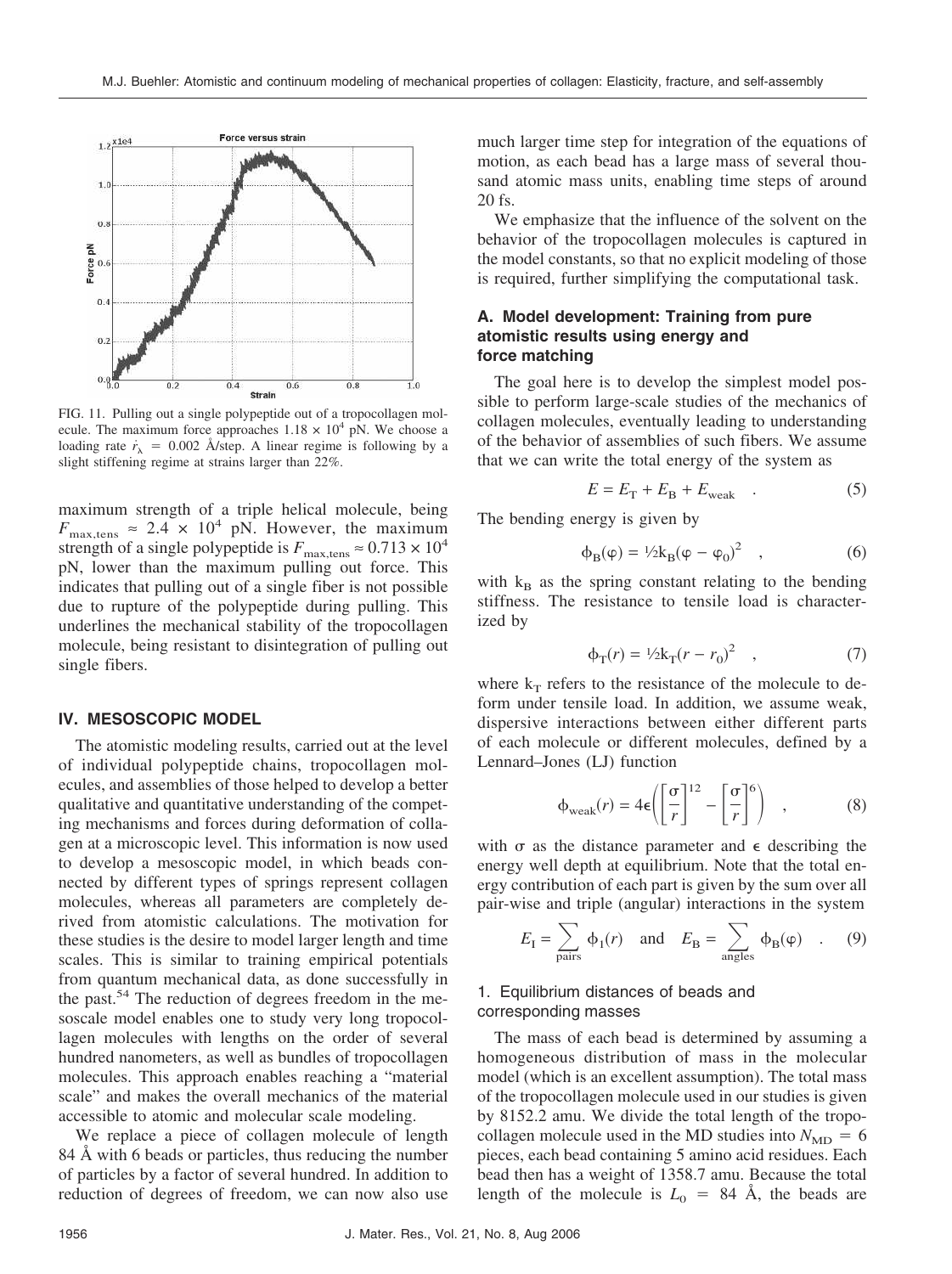separated by a distance  $r_0 = 14 \text{ Å}$ . The beads represent different sequences in tropocollagen that when added together make the entire sequence.

#### 2. Dispersive and nonbonding interactions

The LJ parameters are determined from the calculations of shearing two collagen fibers. In all these considerations, we assume that a pair-wise interaction between different tropocollagen molecules is sufficient, and that there are no multi-body contributions. Based on these assumptions, we model the interactions between different molecules using a LJ 12:6 potential. The distance parameter  $\sigma$  is given by

$$
\sigma = \frac{D}{\sqrt[6]{2}} \approx 14.72 \text{ Å} \quad , \tag{10}
$$

where *D* is the equilibrium distance as measured in the MD simulations,  $D = 16.52$  Å.

The shear strength (experiment described in Sec. III. C) can be used to extract the LJ parameters for the weak, dispersive interactions between two fibers. Note that this interaction includes the effect of solvation water and other bonding (e.g., H-bonds etc.).

The maximum force in a LJ potential, assuming a single LJ bond is given by

$$
F_{\text{max,LJ}} = \frac{\Lambda \cdot \epsilon}{\sigma} \quad , \tag{11}
$$

while noting that  $\Lambda \approx 2.3964$  for the LJ 12:6 potential. The parameter  $\sigma$  is already determined, leaving only  $\epsilon$  to train using a force-matching approach.

The parameter  $\epsilon$  can be obtained by requiring a force balance at the point of rupture:

$$
F_{\text{max,LJ}}N_{\text{MD}} = \tau_{\text{max}} \cdot L = F_{\text{max}} \quad . \tag{12}
$$

This expression can be used to determine  $\epsilon$  as

$$
\epsilon = \frac{F_{\text{max}} \cdot \sigma}{\Lambda \cdot N_{\text{MD}}} \quad . \tag{13}
$$

From atomistic modeling, we calculate  $F_{\text{max}}$  allowing to estimate numerical values for  $\epsilon$ . We find that  $\epsilon \approx 11.06$ kcal/mol predicted from Eq. (13).

Based on the extrapolation of shear force  $F_{\text{max},shear} \approx$ 466 pN corresponding to vanishing strain rate (see discussion in Sec. III. C), we finally arrive at a value  $\epsilon \approx$ kcal/mol. This value is used in the mesoscopic model.

Even though not implemented in this model, variations of the adhesion strength between different tropocollagen molecules because of sequence patterns could easily be modeled by changing  $\epsilon$  along the molecular length.

#### 3. Tensile spring parameter

The tensile spring constant is determined from various calculations of stretch versus deformation, while being constrained to the regime of small loads and consequently small displacements. The spring constant  $k<sub>T</sub>$  is then defined as

$$
k_{T} = \frac{N_{MD}F_{appl}}{\Delta d} \quad , \tag{14}
$$

with  $\Delta d = L - L_0$  being the displacement of the atomistic model due to applied force  $F_{\text{appl}}$ . Based on the low-strain rate tensile testing data discussed in Sec. III, we find that  $k_T \approx 15.41$  kcal/mol/ $\AA^2$ .

#### 4. Bending spring parameter

Using an argument of energy conservation between the atomistic and the mesoscale model, we arrive at an expression for the bending stiffness parameter  $k_B$ 

$$
k_{\rm B} = \frac{48 \cdot EI \cdot d^2}{8r_0^3(\theta - \varphi_0)^2} \quad , \tag{15}
$$

where  $\theta = 2 \tan^{-1} (d/r_0)$ , and  $d = F_{\text{appl}} 8r_0^3/(48 \cdot EI)$ . Note that  $\theta$  is the angle corresponding to the displacement *d* resulting from an applied force  $F_{\text{appl}}$ ). We find that  $k_B \approx 14.98$  kcal/mol/rad<sup>2</sup>. These expressions are valid only for small deformations. The approach of fitting the continuum elastic model to the bead model is visualized in Fig. 12.

## **B. Example modeling results with mesoscopic model**

Table I summarizes all parameters used in the mesoscopic model. In the mesoscopic model, beads only interact with their nearest neighbors to ensure that Eq. (11) is valid.



FIG. 12. Matching conditions between the (a) continuum, atomistic and (b) mesoscale model. We match the energy of both deformation states to extract parameters for the mesoscopic model.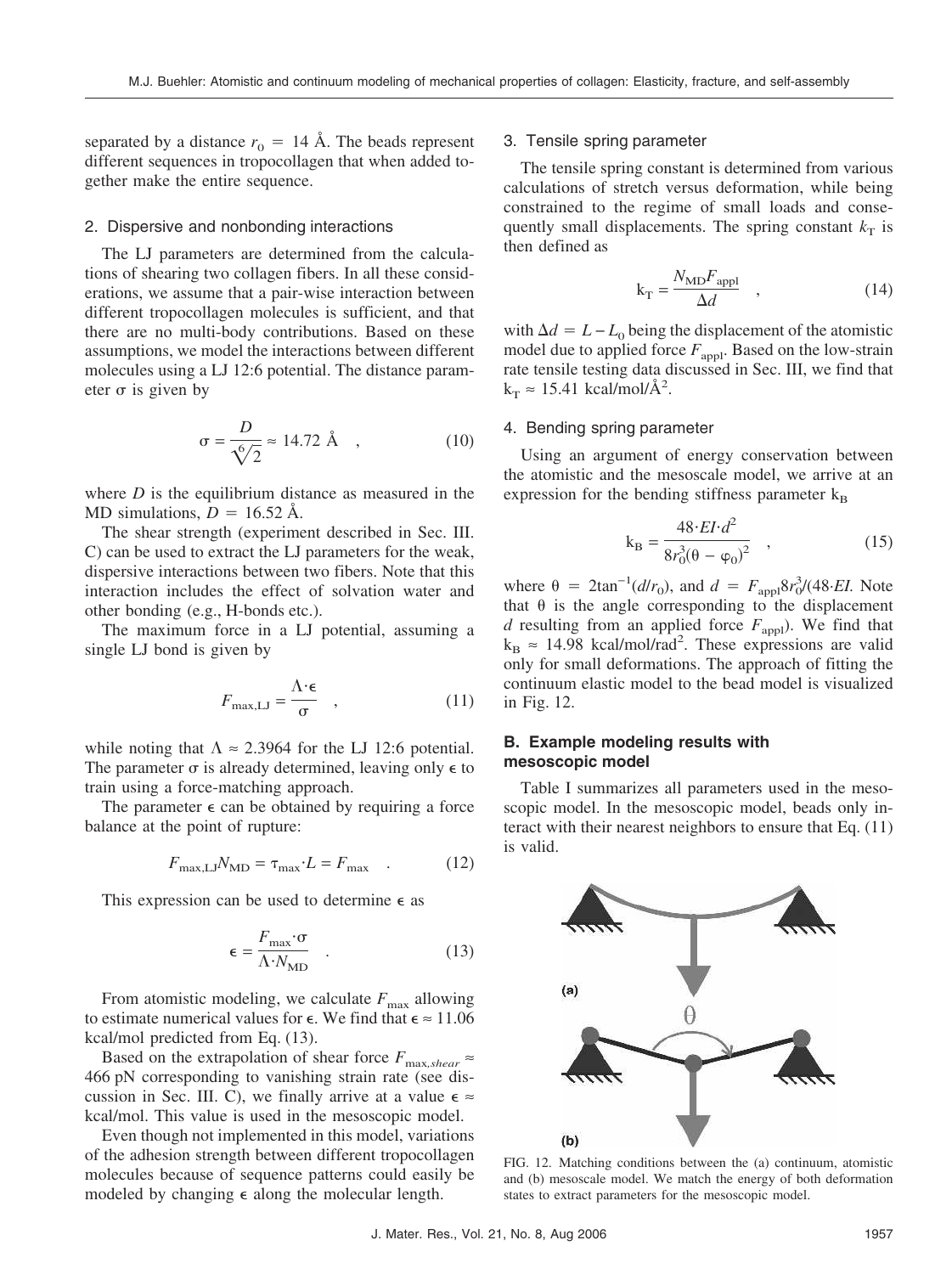TABLE I. Summary of mesoscopic parameters derived from atomistic modeling, corresponding to Eqs. (10), (13), (14), and (15), as well as the discussion presented throughout Sec. IV.

| Equilibrium head distance $r_0$ (Å)                                                                          | 14.00         |
|--------------------------------------------------------------------------------------------------------------|---------------|
| Tensile stiffness parameter $kr$ (kcal/mol/ $\AA$ <sup>2</sup> )                                             | 15.41         |
| Equilibrium angle $\varphi_0$ (degrees)                                                                      | 180.00        |
| Bending stiffness parameter $k_B$ (kcal/mol/rad <sup>2</sup> )<br>Dispersive parameter $\epsilon$ (kcal/mol) | 14.98<br>6.87 |
| Dispersive parameter $\sigma$ ( $\AA$ )                                                                      | 14.72         |
|                                                                                                              |               |



FIG. 13. The dynamics of a long single tropocollagen molecule, lengths (a)  $L=14$  nm, (b)  $L=28$  nm, and (c)  $L=280$  nm in water solvent, using the mesoscale model at  $T = 300$  K. The mesoscale model enables simulations approaching several microseconds. Such large-scale studies approaching microsecond time scales would not be possible using full atomistic modeling. The results indicate that as the length of the tropocollagen molecule is increased beyond the persistence length, the molecule shows significant bending.

Here we report some example applications of the mesoscopic models and leave more extensive studies to future publications.

The models are implemented in the massively parallelized modeling code LAMMPS (http://www.cs. sandia.gov/~sjplimp/lammps.html),<sup>55</sup> capable of running on large computing clusters. The example calculations reported here are carried out in single CPU environments.

Our computational modeling is performed with a number of moles, volume, and temperature (NVT) ensemble. All studies are carried out at  $T = 300$  K.

We focus on the long-time dynamical behavior of a tropocollagen molecule with different lengths, including  $L = 14$  nm,  $L = 28$  nm, and  $L = 280$  nm in aqueous solution, a study not possible with pure atomistic methods. Snapshots of those simulations are shown in Fig. 13.



different loading cases, as obtained by atomistic simulation, for a tropocollagen molecule with length  $L_0 = 84$  Å. It is evident that the tensile fracture strength is largest with about 23,500 pN, while the shear strength of an assembly of two tropocollagen molecules is lowest, on the order of 466 pN, corresponding to adhesion shear strength  $\tau_{\text{max}}$  = 5.55 pN/Å. These results suggest that the shear between two fibers may play a critical role during deformation of collagen fibrils and fibers.

The observation of the dynamics of the tropocollagen molecule indicates that the tropocollagen molecule described in the mesoscopic model is indeed beyond its persistence length, in the present case  $L/\xi \approx 12$ .

#### **V. DISCUSSION AND CONCLUSION**

We have reported atomistic modeling to calculate the elastic, plastic, and fracture properties of tropocollagen molecules. Using full atomistic calculations, we presented a suite of calculations of different mechanical loading types to gain insight into the deformation behavior of tropocollagen molecules. Our results suggest that it is critical to include a correct description of the bond behavior and breaking processes at large bond stretch, information stemming from the quantum chemical details of bonding. A critical outcome of these studies is the observation that tropocollagen molecules undergo a transition from straight molecules to an S-shaped structure at increasingly large tensile stretch. As a consequence, we find that rupture of a single fiber does not occur homogeneously and thus at random locations, but instead, a local stress concentration develops leading to rupture of the molecule. Such information about the fracture behavior of collagen may be essential to understand the role of collagen components in biological materials. For example, the mechanics of collagen fibers at large stretch may play a critical role in the mechanical properties of bone during crack propagation, and elucidation of its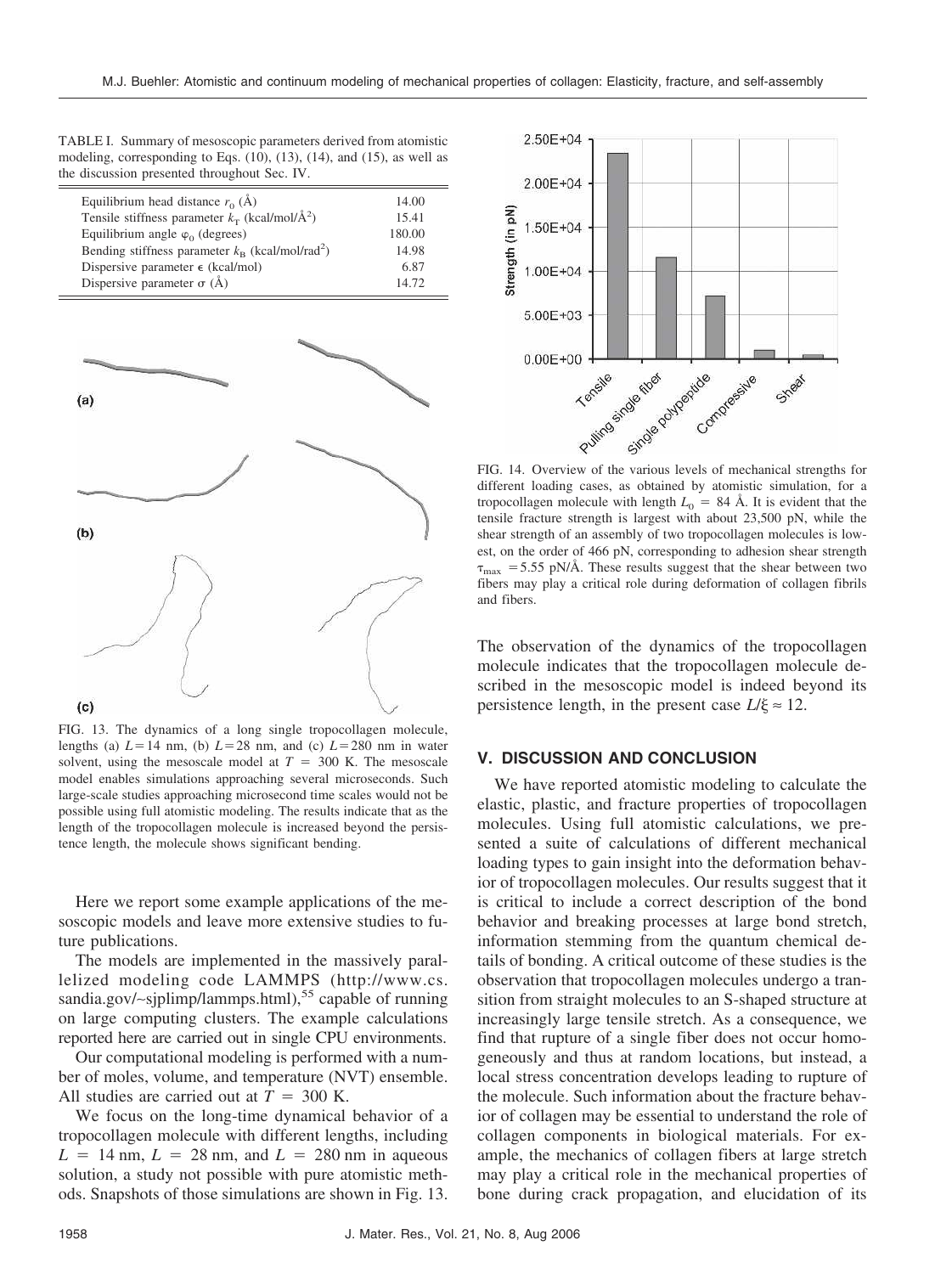mechanical response in particular at large strains is of critical importance during crack bridging in bonelike hard tissues.<sup>56–58</sup>

We believe that reactive modeling that takes into account the complexity of chemical bonding may be critical in understanding the fracture and deformation behavior of many other biological and protein-based materials. Further, we find a strong rate dependence of the mechanical properties, including Young's modulus (see Sec. III. A. 1 and Fig. 4) and shear strength (see Sec. III. C and Fig. 10). This is in agreement with the fact that collagen is known to be a viscoelastic material.

We find that the properties of collagen are scale dependent. For example, the fracture strength of individual polypeptides is different from the fracture strength of a tropocollagen molecule (see Fig. 8). This agrees with the notion that the properties of many biological hierarchical materials are scale-dependent.

Our results provide estimates of the fracture and deformation strength for different types of loading, enabling a comparison of different relative strengths. Figure 14 provides an overview of the strength properties of tropocollagen molecules, summarizing the relative quantitative strength under different types of loading. The results suggest that the tensile strength of tropocollagen molecules is largest, approaching  $2.4 \times 10^4$  pN, while the shear deformation constitutes the weakest link in the system, on the order of 466 pN. This further suggests the importance of shear deformation on collagen mechanics and opens the possibility to improve the material behavior by tuning the shear resistance, for example by introducing cross-linking. Indeed, such crosslinking is known to exist in many collagen-based materials.

The simple mesoscale model reported here opens up several possibilities for future studies, particularly at the scale of fibrils and possibly fibers. The mesoscopic model can be used to describe tensile experiments of pulling long molecules, naturally including the effects of entropy. Such results can be immediately compared with experiments.<sup>7</sup> The mesoscopic model can also be used to probe how changes in the sequence would influence macroscopic properties, including the possibility of cross links. Such effects could be captured using the reactive potential. Our numerical methods could eventually be developed into engineering tools for recombinant DNA technologies.

Future studies could be used to further improve the mesoscopic model. For example, so far we have not included the effect of variations in adhesion strength along the axial direction of tropocollagen molecules. Similar methods as those discussed in Sec. III. C could be used for collagen molecules with different sequences leading to different adhesion parameters. The importance of chemistry could also be investigated in studies related to enzymatic activity in the proximity of collagen. Additional work could thus focus on addressing some of those aspects, including degradation of collagen due to enzymes, or other chemicals in the environment, similar to stress-assisted cracking. We believe that the new reactive force fields are a promising approach to address some of those aspects of collagen mechanics.

#### **ACKNOWLEDGMENTS**

We acknowledge helpful discussions and collaboration with Dr. A. van Duin and W. Goddard regarding reactive force fields and their implementation. We further acknowledge stimulating discussions with Dr. David Tirrell in the general field of mechanical properties of biological protein-based materials.

#### **REFERENCES**

- 1. R. Langer and D.A. Tirrell: Designing materials for biology and medicine. *Nature* **428,** 487 (2004).
- 2. W.A. Petka, J.L. Harden, K.P. McGrath, D. Wirtz, and D.A. Tirrell: Reversible hydrogels from self-assembling artificial proteins. *Science* **281,** 389 (1998).
- 3. S.A. Maskarinec and D.A. Tirrell: Protein engineering approaches to biomaterials design. *Curr. Opin. Biotechnol.* **16,** 422 (2005).
- 4. J.M. Smeenk, M.B.J. Otten, J. Thies, D.A. Tirrell, H.G. Stunnenberg, and J.C.M. van Hest: Controlled assembly of macromolecular beta-sheet fibrils. *Angew. Chem., Int. Ed.* **44,** 1968 (2005).
- 5. M.L. Mock, T. Michon, J.C.M. van Hest, and D.A. Tirrell: Stereoselective incorporation of an unsaturated isoleucine analogue into a protein expressed in E. coli. *Chembiochem.* **7,** 83 (2006).
- 6. M.R. Diehl, K.C. Zhang, H.J. Lee, and D.A. Tirrell: Engineering cooperativity in biomotor-protein assemblies. *Science* **311,** 1468 (2006).
- 7. L. Bozec and M. Horton: Topography and mechanical properties of single molecules of type I collagen using atomic force microscopy. *Biophys. J.* **88,** 4223 (2005).
- 8. A. Bhattacharjee and M. Bansal: Collagen structure: The Madras triple helix and the current scenario. *IUBMB Life* **57,** 161 (2005).
- 9. J.P. Borel and J.C. Monboisse: Collagens—Why such a complicated structure. *C. R. Seances Soc. Biol. Fil.* **187,** 124 (1993).
- 10. S.M. Mithieux and A.S. Weiss: Elastin, in *Fibrous Proteins: Coiled-Coils, Collagen and Elastomers.* Advances in Protein Chemistry, Vol. 70, edited by D.A.D. Parry and J.M. Squire (Elsevier Academic Press, Amsterdam, 2005), p. 437.
- 11. B. Li and V. Daggett: Molecular basis for the extensibility of elastin. *J. Muscle Res. Cell Motil.* **23,** 561 (2002).
- 12. C. Hellmich and F.J. Ulm: Are mineralized tissues open crystal foams reinforced by crosslinked collagen? Some energy arguments. *J. Biomech.* **35,** 1199 (2002).
- 13. R.Z. Kramer, M.G. Venugopal, J. Bella, P. Mayville, B. Brodsky, and H.M. Berman: Staggered molecular packing in crystals of a collagen-like peptide with a single charged pair. *J. Mol. Biol.* **301,** 1191 (2000).
- 14. M. Zervakis, V. Gkoumplias, and M. Tzaphlidou: Analysis of fibrous proteins from electron microscopy images. *Med. Eng. Phys.* **27,** 655 (2005).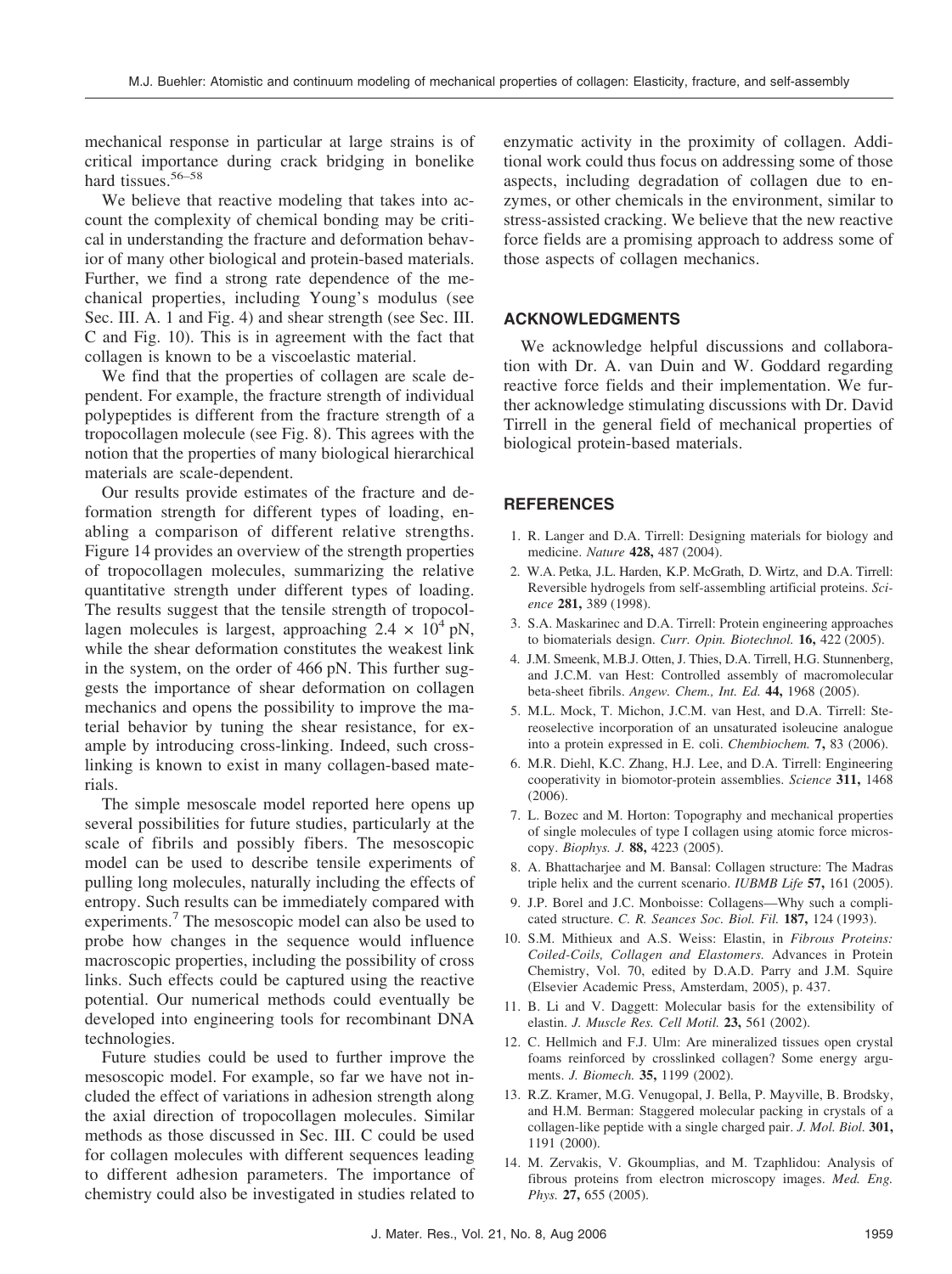- 15. B.E. Layton, S.M. Sullivan, J.J. Palermo, G.J. Buzby, R. Gupta, and R.E. Stallcup: Nanomanipulation and aggregation limitations of self-assembling structural proteins. *Microelectron. J.* **36,** 644 (2005).
- 16. K.N. An, Y.L. Sun, and Z.P. Luo: Flexibility of type I collagen and mechanical property of connective tissue. *Biorheology* **41,** 239 (2004).
- 17. Y.L. Sun, Z.P. Luo, A. Fertala, and K.N. An: Stretching type II collagen with optical tweezers. *J. Biomech.* **37,** 1665 (2004).
- 18. Y.L. Sun, Z.P. Luo, A. Fertala, and K.N. An: Direct quantification of the flexibility of type I collagen monomer. *Biochem. Biophys. Res. Commun.* **295,** 382 (2002).
- 19. P.J. Arnoux, J. Bonnoit, P. Chabrand, M. Jean, and M. Pithioux: Numerical damage models using a structural approach: Application in bones and ligaments. *Eur. Phys. J. Appl. Phys.* **17,** 65 (2002).
- 20. J.H. Waite, X.X. Qin, and K.J. Coyne: The peculiar collagens of mussel byssus. *Matrix Biol.* **17,** 93 (1998).
- 21. A.C. Lorenzo and E.R. Caffarena: Elastic properties, Young's modulus determination and structural stability of the tropocollagen molecule: A computational study by steered molecular dynamics. *J. Biomech.* **38,** 1527 (2005).
- 22. A.V. Persikov, J.A.M. Ramshaw, A. Kirkpatrick, and B. Brodsky: Electrostatic interactions involving lysine make major contributions to collagen triple-helix stability. *Biochemistry* **44,** 1414 (2005).
- 23. M. Israelowitz, S.W.H. Rizvi, J. Kramer, and H.P. von Schroeder: Computational modeling of type I collagen fibers to determine the extracellular matrix structure of connective tissues. *Protein Eng. Des. Sel.* **18,** 329 (2005).
- 24. S.D. Mooney and T.E. Klein: Structural models of osteogenesis imperfecta-associated variants in the COL1A1 gene. *Mol. Cell. Proteomics* **1,** 868 (2002).
- 25. S.D. Mooney, P.A. Kollman, and T.E. Klein: Conformational preferences of substituted prolines in the collagen triple helix. *Biopolymers* **64,** 63 (2002).
- 26. S.D. Mooney, C.C. Huang, P.A. Kollman, and T.E. Klein: Computed free energy differences between point mutations in a collagen-like peptide. *Biopolymers* **58,** 347 (2001).
- 27. J.E. Bischoff, E.M. Arruda, and K. Grosh: Finite element modeling of human skin using an isotropic, nonlinear elastic constitutive model. *J. Biomech.* **33,** 645 (2000).
- 28. J.W. Freeman and F.H. Silver: Elastic energy storage in unmineralized and mineralized extracellular matrices (ECMs): A comparison between molecular modeling and experimental measurements. *J. Theor. Biol.* **229,** 371 (2004).
- 29. M.J. Buehler, F.F. Abraham, and H. Gao: Hyperelasticity governs dynamic fracture at a critical length scale. *Nature* **426,** 141 (2003).
- 30. M.J. Buehler and H. Gao: Dynamical fracture instabilities due to local hyperelasticity at crack tips. *Nature* **439,** 307 (2006).
- 31. A.D. MacKerell, D. Bashford, M. Bellott, R.L. Dunbrack, J.D. Evanseck, M.J. Field, S. Fischer, J. Gao, H. Guo, S. Ha, et al.: All-atom empirical potential for molecular modeling and dynamics studies of proteins. *J. Phys. Chem. B* **102,** 3586 (1998).
- 32. J.C. Phillips, R. Braun, W. Wang, J. Gumbart, E. Tajkhorshid, E. Villa, C. Chipot, R.D. Skeel, L. Kale, and K. Schulten: Scalable molecular dynamics with NAMD. *J. Comput. Chem.* **26,** 1781 (2005).
- 33. M.T. Nelson, W. Humphrey, A. Gursoy, A. Dalke, L.V. Kale, R.D. Skeel, and K. Schulten: NAMD: A parallel, object oriented molecular dynamics program. *Int. J. Supercomp. Appl. High Perf. Comput.* **10,** 251 (1996).
- 34. D. Anderson: Collagen self-assembly: A complementary experimental and theoretical perspective. University of Toronto, 2005.
- 35. D.W. Brenner, O.A. Shenderova, J.A. Harrison, S.J. Stuart, B. Ni, and S.B. Sinnott: A second-generation reactive empirical bond order (REBO) potential energy expression for hydrocarbons. *J. Phys.: Condens. Matter* **14,** 783 (2002).
- 36. S.J. Stuart, A.B. Tutein, and J.A. Harrison: A reactive potential for hydrocarbons with intermolecular interactions. *J. Chem. Phys.* **112,** 6472 (2000).
- 37. A.C.T.v. Duin, A. Strachan, S. Stewman, Q. Zhang, X. Xu, and W.A. Goddard: ReaxFF SiO: Reactive force field for silicon and silicon oxide systems. *J. Phys. Chem. A* **107,** 3803 (2003).
- 38. A.C.T.v. Duin, S. Dasgupta, F. Lorant, and W.A. Goddard: ReaxFF: A reactive force field for hydrocarbons. *J. Phys. Chem. A* **105,** 9396 (2001).
- 39. M.J. Buehler, A.C.T.v. Duin, and W.A. Goddard: Multi-paradigm modeling of dynamical crack propagation in silicon using a reactive force field. *Phys. Rev. Lett.* **96,** 09505 (2006).
- 40. A. Strachan, A.C.T. van Duin, D. Chakraborty, S. Dasgupta, and W.A. Goddard: Shock waves in high-energy materials: The initial chemical events in nitramine RDX. *Phys. Rev. Lett.* **91,** 098301 (2003).
- 41. K.D. Nielson, A.C.T.v. Duin, J. Oxgaard, W. Deng, and W.A. Goddard: Development of the ReaxFF reactive force field for describing transition metal catalyzed reactions, with application to the initial stages of the catalytic formation of carbon nanotubes. *J. Phys. Chem. A* **109,** 49 (2005).
- 42. S.S. Han, A.C.T. van Duin, W.A. Goddard, and H.M. Lee: Optimization and application of lithium parameters for the reactive force field, ReaxFF. *J. Phys. Chem. A.* **109,** 4575 (2005).
- 43. K. Chenoweth, S. Cheung, A.C.T. van Duin, W.A. Goddard, and E.M. Kober: Simulations on the thermal decomposition of a poly- (dimethylsiloxane) polymer using the ReaxFF reactive force field. *J. Am. Chem. Soc.* **127,** 7192 (2005).
- 44. A. Strachan, E.M. Kober, A.C.T. van Duin, J. Oxgaard, and W.A. Goddard: Thermal decomposition of RDX from reactive molecular dynamics. *J. Chem. Phys.* **107,** 3803 (2005).
- 45. S. Cheung, W.Q. Deng, A.C.T. van Duin, and W.A. Goddard: ReaxFF(MgH) reactive force field for magnesium hydride systems. *J. Phys. Chem. A* **109,** 851 (2005).
- 46. K.D. Nielson, A.C.T. van Duin, J. Oxgaard, W. Deng, and W.A. Goddard: Development of the ReaxFF reactive force field for describing transition metal catalyzed reactions, with application to the initial stages of the catalytic formation of carbon nanotubes. *J. Phys. Chem. A* **109,** 493 (2005).
- 47. L. Tao, M.J. Buehler, A.C.T.v. Duin, and W.A. Goddard: Mixed hybrid Dreiding-ReaxFF calculations for modeling enzymatic reactions in proteins. (2005, unpublished).
- 48. D. Datta, A.C.T.v. Duin, and W.A. Goddard: Extending ReaxFF to biomacromolecules. (2005, unpublished).
- 49. A.K. Rappé and W.A. Goddard: Charge eqilibration for molecular-dynamics simulations. *J. Phys. Chem.* **95,** 3358 (1991).
- 50. M.J. Buehler, J. Dodson, P. Meulbroek, A. Duin, and W.A. Goddard: The computational materials design facility (CMDF): A powerful framework for multiparadigm multi-scale simulations, in *Combinatorial Methods and Informatics in Materials Science,* edited by M.J. Fasolka, Q. Wang, R.A. Potyrailo, T. Chikyow, U.S. Schubert, and A. Korkin (Mater. Res. Soc. Symp. Proc. **894,** Warrendale, PA, 2006), p. 327.
- 51. J. Stone, J. Gullingsrud, P. Grayson, and K. Schulten: A system for interactive molecular dynamics simulation, in *2001 ACM Symposium on Interactive 3D Graphics,* edited by J.F. Hughes and C.H. Sequin (ACM Press, New York, 2001), pp. 191–194.